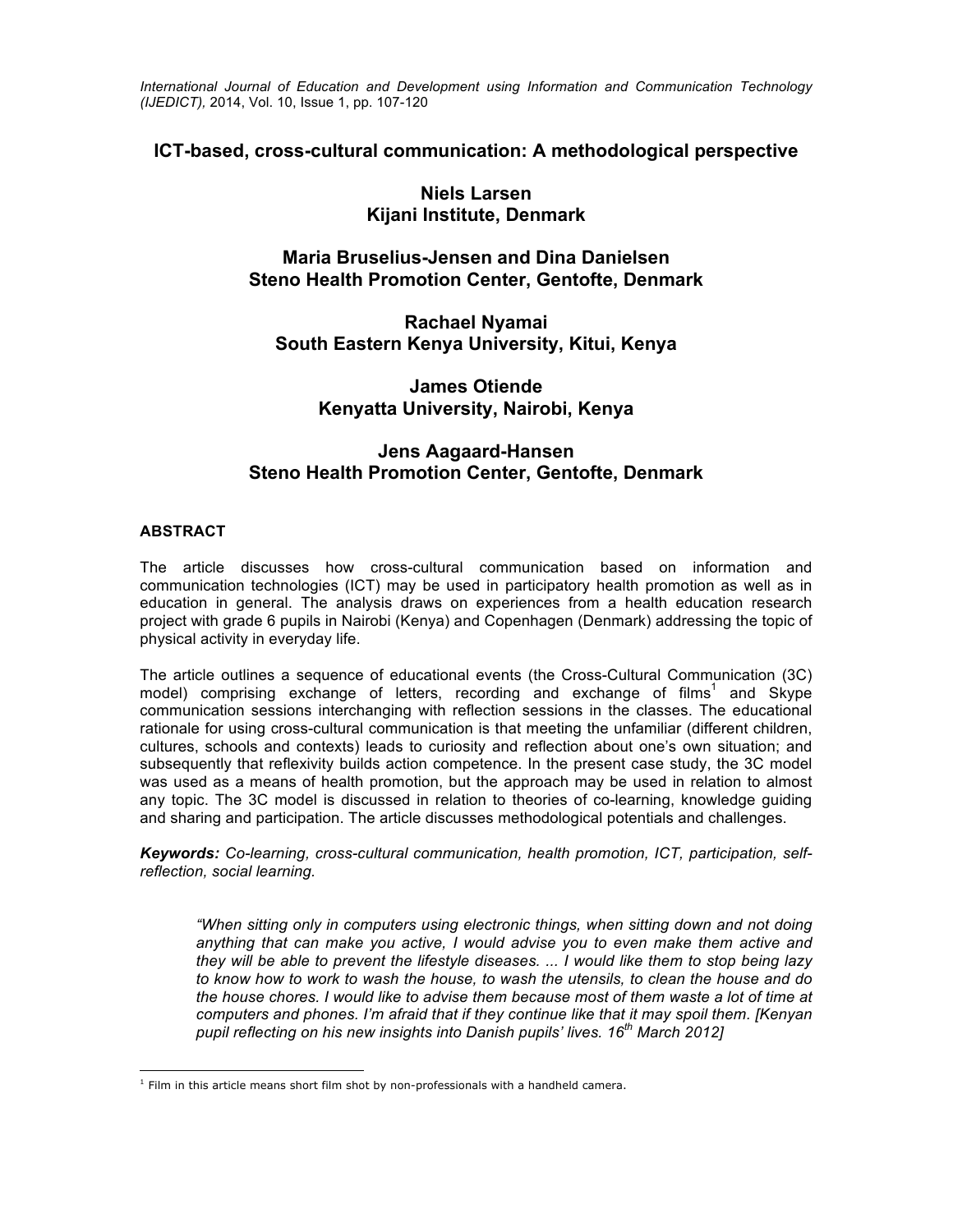## **1. INTRODUCTION**

On a global level teachers are aware of the potential of introducing children to other cultures than their own. Pupils have pen pals in other schools, to start with within their own country, but as they grow older, also with children in other countries – either within Europe (http://www.etwinning.net/en/pub/index.htm) or around the world (http://www.theglobalexperience.org). There are a number of experiences with using Information and Communication Technology (ITC) to facilitate these meetings. Two ICT-related communication platforms, KIDLINK and iEARN, have been running for many years. The KIDLINK was established by professional educators in Norway in 1990 (Burleigh & Patti, 2011). The iEARN, established in 1988, is a non-profit organization in contact with more than 30,000 schools from more than 130 countries (http://www.iearn.org.). Both projects help students and teachers to make friends around the world and build up a global network, enhance learning and improve writing and reading skills – especially in English.

## **1.1 Cross-cultural, ICT-based education and learning in European schools**

In a European context, cross-cultural dialogue in health promotion is a relatively novel approach. The Young Minds projects 1 and 2 demonstrated web-based, cross-cultural dialogues to be a strong tool when working to reduce alcohol consumption among young people in European countries, and improve the pupils' well-being and the school environment (Simovska & Jensen, 2003; Jensen et al, 2005). Some of the recommendations in Young Minds 2 were that ICT could be used in concrete and effective collaborative learning environments and that the "interplay between cross-cultural collaboration, taking action and participating in online learning environments contributes to students' increased sense of self-determination and control over their activities" (Jensen et al, 2005, p.127). The Young Minds projects concluded that international cooperation increased the commitment among pupils and teachers and encouraged them to view their environmental and health problems and conditions in a broader perspective. In addition, the pupils' English skills were improved (Jensen et al, 2005, p. 106). The experiences with crosscultural collaboration from Young Minds continued in the Shape Up project (Simovska & Jensen, 2003; Simovska et al, 2006). The rationale was that health problems were both local and global. Furthermore, it was a motivating factor to integrate an international dimension in schoolwork addressing health issues.

## **1.2 ICT-based education and learning in Africa**

In the African context, experiences with integrating ICT in action-oriented and cross-cultural communication projects have been developed later than in high-income countries. A review on cross-cultural communication documented the integration of ICT in educational and learning processes in Africa (Ocholla, 2003), and others have demonstrated the presence of a 'digital divide' including barriers in low-income countries' weak infrastructure, lack of skills, lack of relevant software and limited access to the Internet (UNDP 2001; UN 2003; Aduwa-Ogiegbaen & Iyamu, 2005). Recently another cross-cultural communication project has integrated mobile technologies as awareness and communication tools (Botha et al, 2009). Today countries like Kenya have a fairly well functioning ICT-structure and the technical challenges in cities like Nairobi are limited (http://www.un.org/africarenewal/Africa-Renewal-May-2013).

Based on the work mentioned above, the present article describes the further development of an ICT-integrated, Cross-Cultural Communication (3C) model for learning practice. This has been developed on the basis of a study linking grade 6 primary school pupils in Nairobi and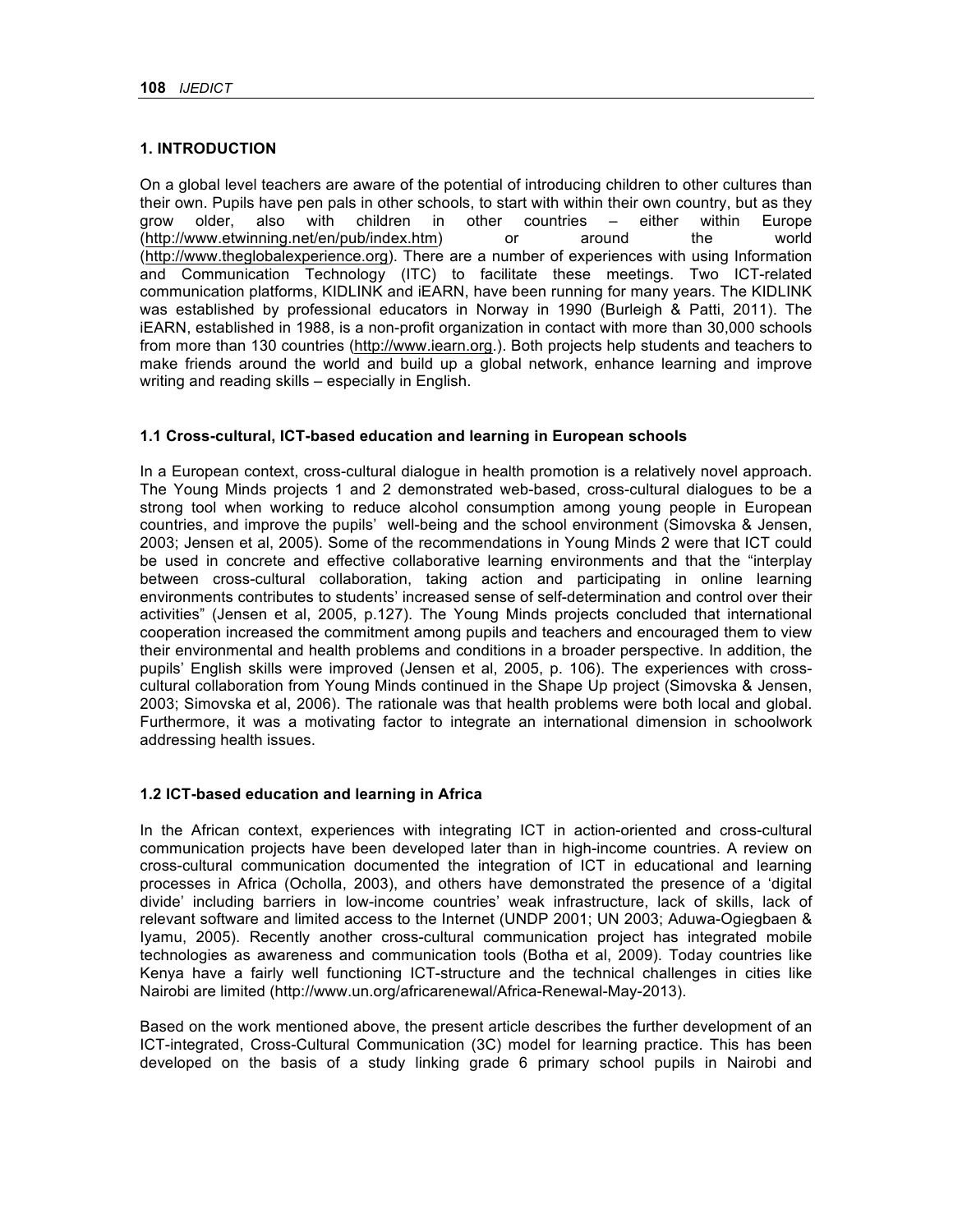Copenhagen. The focus of the study was everyday movement as an element in health promoting school teaching.

### **2. METHODOLOGY**

#### **2.1 Theoretical perspectives**

The argument for cross-cultural education models builds on a conceptualization of learning as a dynamic social process. Social learning is a key component in several central theoretical approaches to learning. Daw (2005) argues for the concept of co-learning between teachers and pupils in a classroom setting. With reference to Vygotsky, he asserts that children's participation in the dialogue and the communicative process is essential for their understanding, i.e. socialization and learning are integrated. On that basis it can be argued that sharing of knowledge is essential for cross-cultural communication projects.

Rogoff (1990) further developed Vygotsky's (1978) approach to guiding and sharing knowledge: "Children enter the world embedded in an interpersonal system involving their caregivers and others who are already involved with societal institutions and technologies. Through guided participation with others, children come to understand and participate in the skilled activities of their culture" (Rogoff, 1990, p.191). Rogoff states that through shared problem solving or communication (guided participation), the learner is involved beyond the individual level: "it is an appropriation of the shared activity by each individual that reflects the individual's understanding of and involvement in the activity" (Rogoff, 1990, p.195).

The social learning theories contend that knowledge and learning are related to interaction between pupils, and further that understanding and reflections come out of shared problem solving and communication. Co-learning can be described as: "… a process of interactive and experiential dialogue and collaborative interaction in a particular field with specific objectives" (Law, 2011, p.4). The characteristics of a classroom environment with a co-learning approach are: 1) shared power among co-learners, 2) social and individual learning, 3) collective and individual meaning-making and identity exploration, 4) "community of practice" with situated learning and 5) real world engagement and action (Law, 2011, p.5).

The main principle of co-learning related to cross-cultural communication is that pupils do not only acquire knowledge *about* pupils from another culture, but attain knowledge and understanding *with* pupils by sharing, exploring and reflecting in an equitable participatory process. Facilitating and guiding learning with the perspective described by Law (2011) indicates a genuine participatory approach. Hart (2008) and Simovska (2009) both analyze the way children's participation frequently is either non-participatory (first steps of the participation ladder from Hart, 2008) or only symbolic (Simovska, 2009). This pilot study aimed to use the cross-cultural dialogue as the motivating factor for health promotion and learning based on a synthesis of the theories described above.

### **2.2. Design**

The pilot study was conducted from October 2011 till June 2012. Two primary schools in Copenhagen, Denmark and one in Nairobi, Kenya participated. The main theme for the activities was movement and physical activity. Data on the educational processes were generated using: 1) films as a way to display non-formal physical activities like playing, walking and cleaning (apart from formal activities like Physical Education in schools); 2) participant observation especially on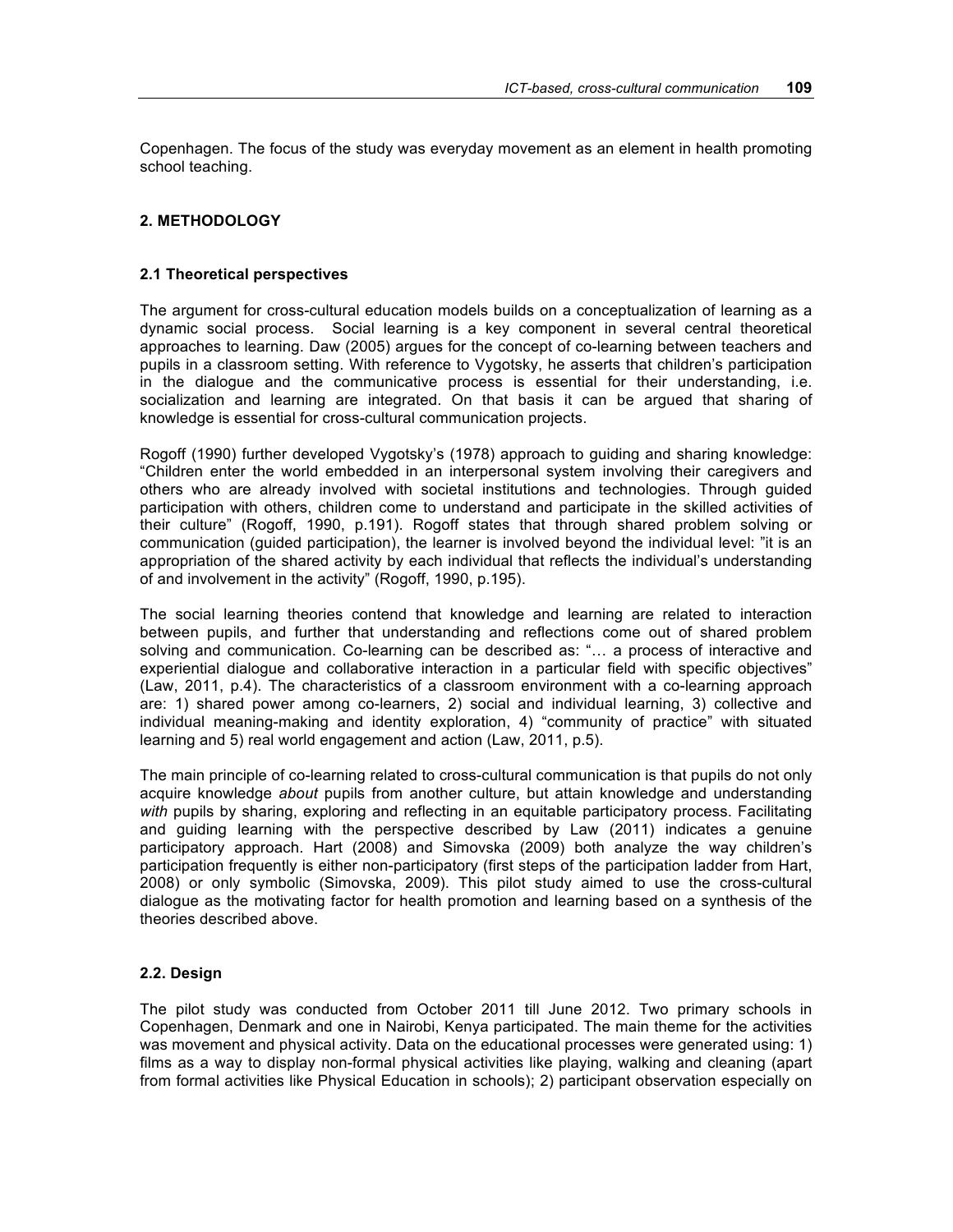what kind of physical activities pupils do in and outside schools; 3) semi-structured interviews with teachers and headmasters on the learning processes; and 4) group interviews with the pupils with the purpose of reflecting on the relation between bodily activities and health issues.

The pupils were informed verbally and in writing about the study. In addition, parents and teachers received letters explaining details about the project including aim, educational methods and steps. Informed consent was obtained from parents as well as children.

The pilot study is part of the 'Children Across Cultures Tackling Unhealthy Settings' (CACTUS) programme which is driven by Steno Health Promotion Center, Kenyatta University and Roskilde University. Parallel to the present study on cross-cultural communication, other related studies are being conducted on pupils' perceptions of food and movements with the long-term view to prevent diabetes and other non-communicable diseases $2$ 

### **3. THE CROSS-CULTURAL COMMUNICATION (3C) MODEL - STEP BY STEP**

Based on the experiences of the project, an educational ICT-based, Cross-Cultural Communication (3C) model has been developed. It comprises 14 steps (see Table 1).

| <b>Steps</b> | <b>Content</b>                          | <b>Main points and comments</b>                                                                                                                                                                                  |
|--------------|-----------------------------------------|------------------------------------------------------------------------------------------------------------------------------------------------------------------------------------------------------------------|
| Step 1       | <b>Selection of schools</b>             | Important to find right match based on<br>explicit criteria<br>Dedication and sound pedagogic<br>$\bullet$<br>environment are crucial                                                                            |
|              |                                         | Access to the Internet<br>٠<br>Basic ICT skills among the teachers                                                                                                                                               |
| Step 2       | Introducing the model to the<br>schools | All relevant stakeholders<br>٠<br>(management, teachers, parents)<br>should be involved<br>Purpose and methods should be<br>٠<br>explained thoroughly<br>Transparency related to learning (co-<br>٠<br>learning) |
|              |                                         | Activities to be coordinated with school<br>$\bullet$<br>vear and terms                                                                                                                                          |

|  |  | Table 1: The 14 steps and key learning points of the Cross-Cultural Communication (3C) model. |
|--|--|-----------------------------------------------------------------------------------------------|
|--|--|-----------------------------------------------------------------------------------------------|

<sup>2</sup> The CACTUS programme focuses on risk factors for diabetes and other non-communicable diseases. An estimated 366 million people live with diabetes worldwide of which 80% live in low- and middle income countries (IDF, 2011). Overweight, obesity and sedentary lifestyles are increasing on a global scale leading to rises in cardiovascular and other lifestyle-related diseases (IDF, 2009). Educating children is an entry point to reduce the increase in obesity prevalence rates, and schools have been pointed to as a setting for health promotion (WHO, 2005, Currie et al, 2012).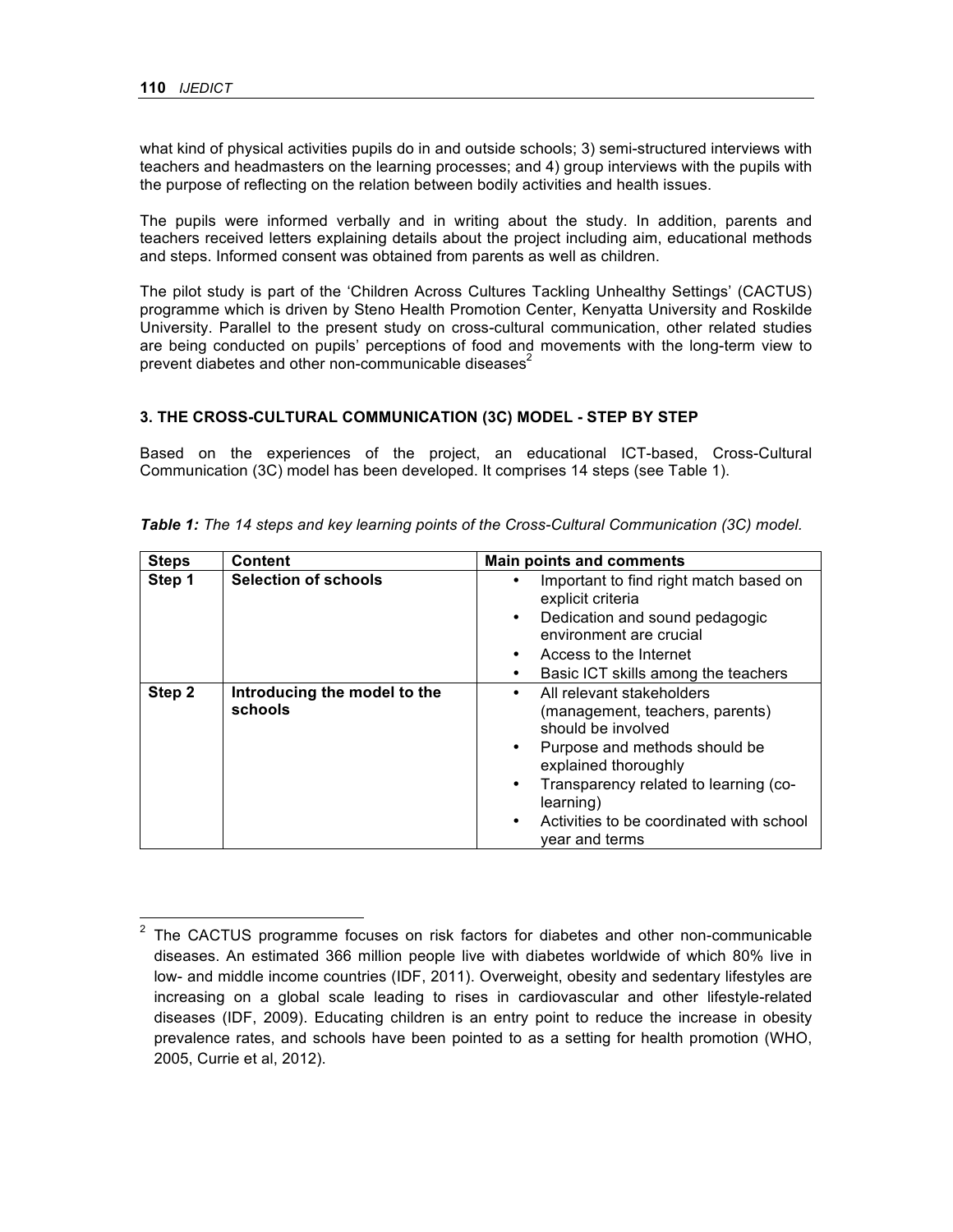| <b>Steps</b> | <b>Content</b>                                            | <b>Main points and comments</b>                                                                                                                                                                                                             |
|--------------|-----------------------------------------------------------|---------------------------------------------------------------------------------------------------------------------------------------------------------------------------------------------------------------------------------------------|
| Step 3       | Introducing the model to the<br>classes                   | Activities to be harmonized with<br>teaching plans (curricular or<br>extracurricular activities)<br>Assessment of language skills<br>٠<br>Learning outcomes should be explicit<br>$\bullet$                                                 |
| Step 4       | <b>Writing and exchanging letters</b>                     | Matching pupils to each other in<br>$\bullet$<br>friendship classes<br>Talks about 'ethics'<br>$\bullet$<br>Logistics of exchanging the letters<br>$\bullet$                                                                                |
| Step 5       | Reflection one in the classes                             | Class-based discussion of main<br>$\bullet$<br>learning points, similarities and<br>differences                                                                                                                                             |
| Step 6       | <b>Ensuring ICT equipment and</b><br>skills are available | Extent of ICT literacy among teachers<br>$\bullet$<br>and pupils<br>Knowledge culture related to<br>$\bullet$<br>integrating ICT in teaching and<br>learning                                                                                |
| Step 7       | <b>Planning the films</b>                                 | Pupils selecting themes for filming<br>$\bullet$<br>(facilitated by teachers)<br>Pupils planning the films (facilitated by<br>٠<br>teachers)                                                                                                |
| Step 8       | <b>Filming the scenes</b>                                 | Pupils conducting the actual filming (if<br>$\bullet$<br>necessary assisted by 'experts')                                                                                                                                                   |
| Step 9       | <b>Editing and exchanging films</b>                       | Editing is time consuming and requires<br>$\bullet$<br>know how and specialized software<br>Should ideally be done by the pupils (if<br>$\bullet$<br>necessary assisted by 'experts')<br>Logistics of exchanging the films<br>$\bullet$     |
| Step 10      | <b>Reflection two in the classes</b>                      | Class-based discussion of main<br>$\bullet$<br>learning points, similarities and<br>differences                                                                                                                                             |
| Step 11      | <b>Preparing the Skype sessions</b>                       | Based on content of letters and films,<br>$\bullet$<br>what important questions and themes<br>should be discussed?<br>Agreement on way to present the<br>questions and answers                                                              |
| Step 12      | Skype sessions in the<br>classroom                        | The two classes agreeing on the<br>choreography of Skype sessions<br>Check all the technology before kick off<br>Allow for time (whole sessions) for<br>pupils to get acquainted before<br>selected educational themes can be<br>dealt with |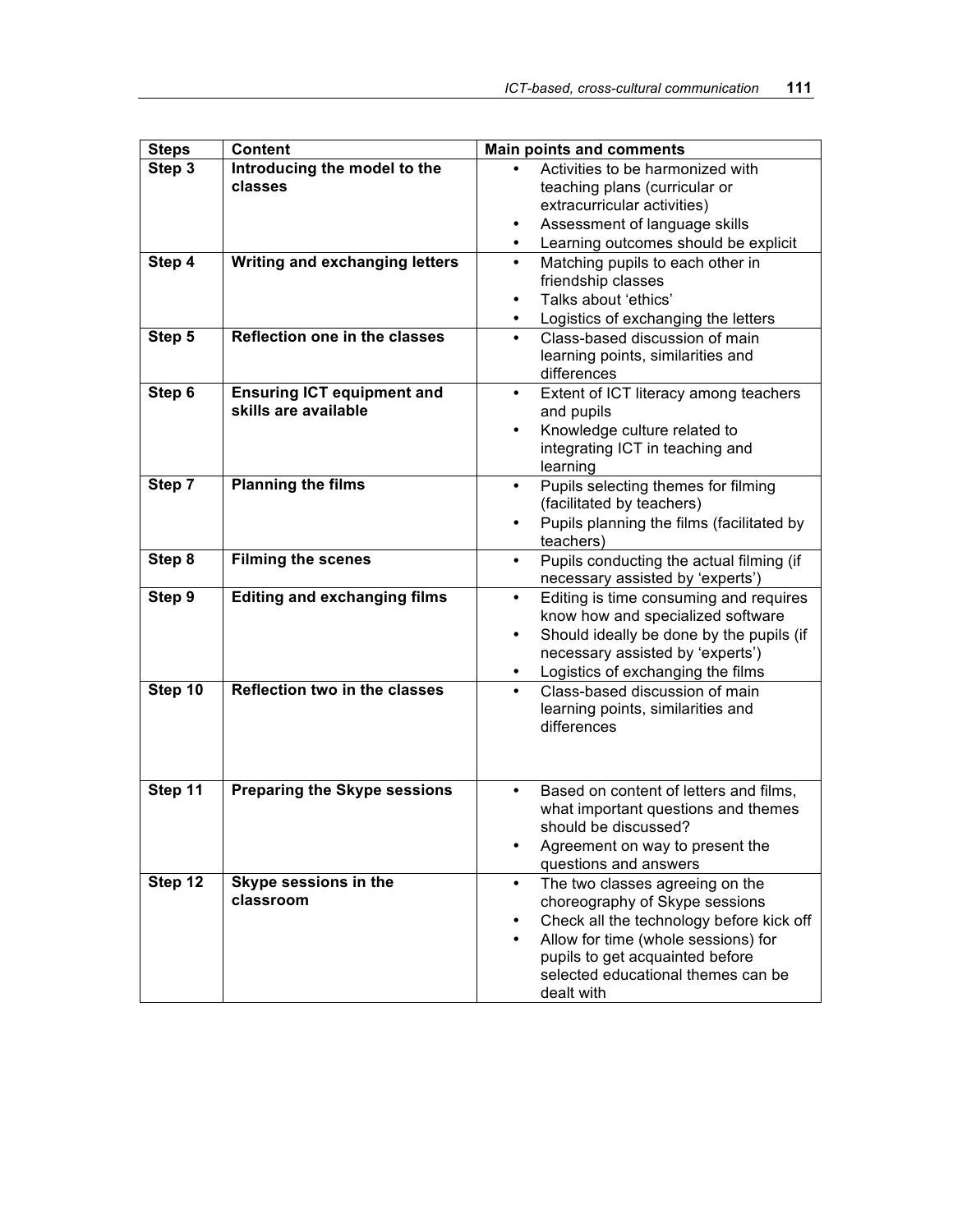| <b>Steps</b> | <b>Content</b>                     | <b>Main points and comments</b>                                                                                                                                                                                                                                 |
|--------------|------------------------------------|-----------------------------------------------------------------------------------------------------------------------------------------------------------------------------------------------------------------------------------------------------------------|
| Step 13      | <b>Reflection three in classes</b> | Class-based discussion of main<br>٠<br>learning points, similarities and<br>differences (co-learning)<br>Deciding on next step in relation to<br>$\bullet$<br>friendship class                                                                                  |
| Step 14      | <b>Reflection at school level</b>  | Sharing experiences and lessons<br>٠<br>learned among all teachers, parents<br>and management teams<br>Next steps<br>$\bullet$<br>How can the experiences be integrated<br>$\bullet$<br>into the visions, missions and structure<br>of the future school plans? |

### **3.1 STEP 1-3: Selecting schools and introducing the methodology to schools and classes**

The schools in Nairobi and Copenhagen were sampled seeking representation from both higher, middle and lower socio-economic parts of town. The school in Nairobi was selected on the basis of its conducive learning environment, the cordial relations between pupils and teachers and its access to the Internet. Though all schools were urban, their catchment areas were more or less extended causing pupils to use different means of transport to school (walking, cycling or being driven by car). Approximately 104 Kenyan and 41 Danish grade 6 pupils took part in the various phases of the project.

The selection process in Nairobi took about two weeks. First the class teachers were contacted by the headmistress, and subsequently the researchers introduced the study principles and procedures in more detail to the class teachers. Finally, the pupils were introduced to the project.

#### **3.2 STEPS 4-5: Writing and exchanging letters and reflection in classes**

In order to prepare the pupils for communicating online, introduction letters were exchanged between the two countries. In one hour's time, every Kenyan pupil wrote 2–3 pages about themselves, their families, where they lived and their free time hobbies. In Copenhagen, the process of writing letters was slightly different. In the first school the class teacher took it upon himself to produce the letters with the class as part of his English teaching. In the second school, the researchers joined the class together with the teacher and supported the writing process. The Danish letters were generally shorter than those from Kenya and contained information about families, hobbies, idols and material possessions. Most of them contained a photo.

The letters from Nairobi were distributed among the pupils in Copenhagen and vice versa. Because of the high numbers of pupils per class in Nairobi as compared to Copenhagen, the Danish pupils had 2-3 Kenyan pen pals each. After having received and read the letters from their friends in the friendship classes, it was possible for the teachers to use the letters as a means of teaching and reflection. Letters are personal statements on personal issues, family, local society and also reflections on personal feelings about the importance of communication and in general become friends. The pedagogical outcomes were to develop writing skills and competences in expression of thoughts and ideas (Intercultural competences). The work with the letters took about two month altogether. However, it may be feasible to complete this phase within a much shorter time span, if the logistic is clear from the beginning.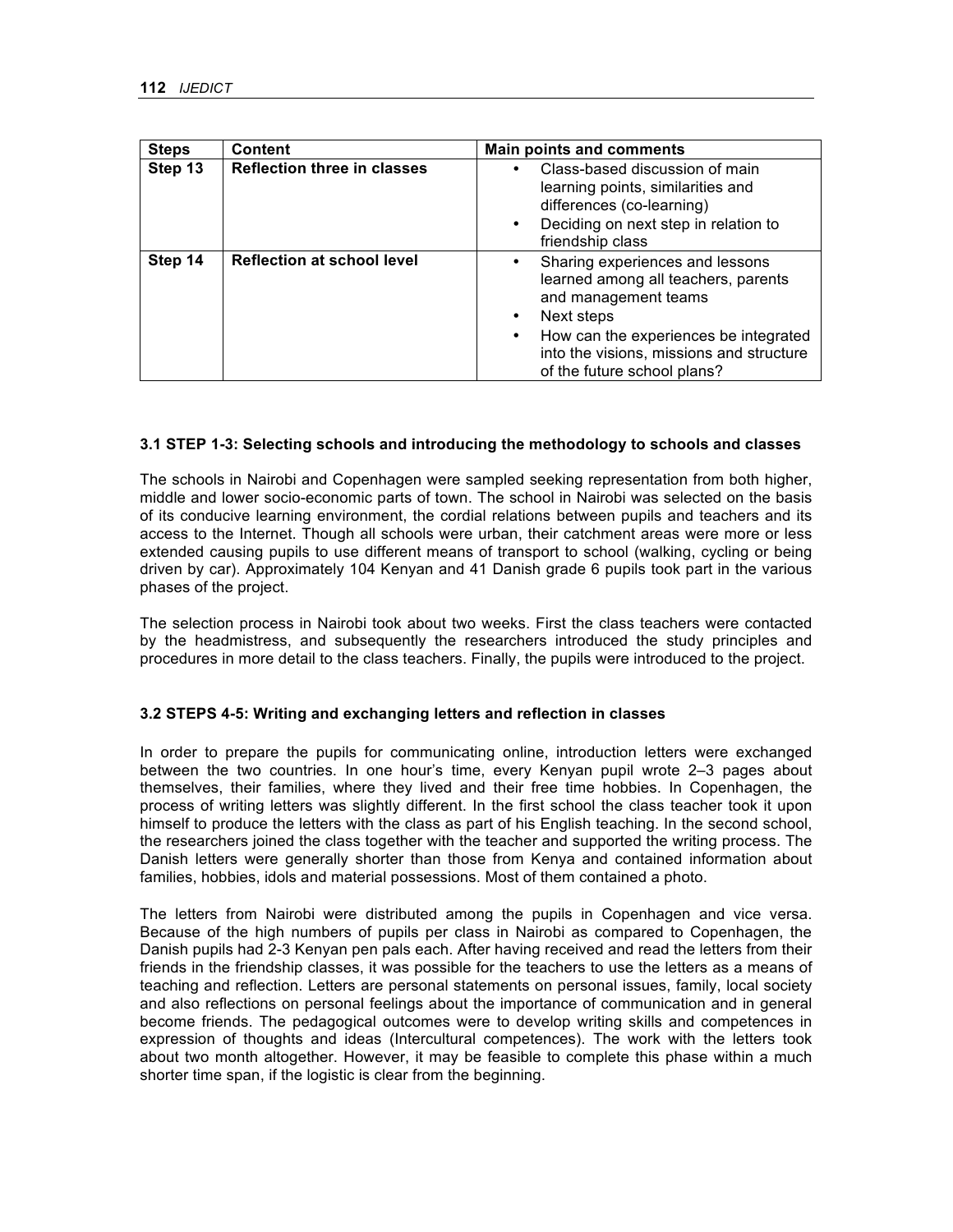### **3.3 STEP 6: Ensuring that ICT equipment and skills are available**

The research group decided to base the cross-cultural communication on an online platform. After a period of investigating different options, the Skype platform was chosen because it is free and relatively easy to access and use. This was deemed to be crucial for the sustainability of the approach in low- and middle-income countries.

In Nairobi, only few of the teachers were experienced in the use of computers and they were not used to integrating ICT in their teaching. The Kenyan school had no Internet access and only one computer was working. In that sense the Kenyan school was IT illiterate and the process had to start from scratch. The school offered the project to refurbish a room dedicated to the project only. The project contacted an ICT engineer who established internet access via a broadband connection, and provided the school with one stationary computer, projector and all necessary equipment for a Skype session.

In Copenhagen, both teachers and pupils were computer literate and both schools used ICT in their teaching. Furthermore, both Danish schools had all the basic equipment installed in the classrooms.

### **3.4 STEP 7-10: Making, editing and exchanging films; and reflection in classes**

As a next step films were produced about being physically active in everyday life. The purpose was to introduce the discussion themes by showing the films before the Skype dialogues. First, the films should introduce the broad subject of being physically active in everyday life as the subject of the communication. Second, reflections on the films were meant to form the basis of the questions for the Skype session; making it easier for pupils who did not know each other to communicate. Finally, the subjects of the films were largely influenced by the pupils' choices in order to encourage participation.

In Kenya, the themes for the films were debated in the class. Five groups were formed in which ideas for short films about physical activity in everyday life were discussed. The following themes were chosen in discussions between the pupils, the teachers and the research team: 1) "being active by working" (e.g. cleaning the classroom), 2) "being active at home and on the way to and from school and during housekeeping", 3) "being active in physical exercise lessons in schools", 4) "being active in the classroom", 5) "being active during school breaks". In Nairobi, the researchers went together with some of the Kenyan pupils to their homes on a Saturday and made the Kenyan film about their housework and families. Later, scenes from the school focused on break time activities and cleaning the classroom. A handheld compact Canon LEGRIA FS307 camera was used.

In Copenhagen, after having read the letters, the pupils, class teachers and researchers discussed and chose four themes for the films. The themes were meant to describe the physical activities and places of the pupils' everyday lives, such as "the club and the stone", "the street and city life", "the skater park" and "football". There were 4-6 pupils in each group. They prepared the film in detail as to what lines and actions and places to film within the school neighbourhood. The filming in Copenhagen took place over the course of two half school days. The researchers operated the cameras and the pupils directed and acted their stories. In one of the schools, the pupils requested that a soundtrack of their favourite songs should be added to the activities in the film.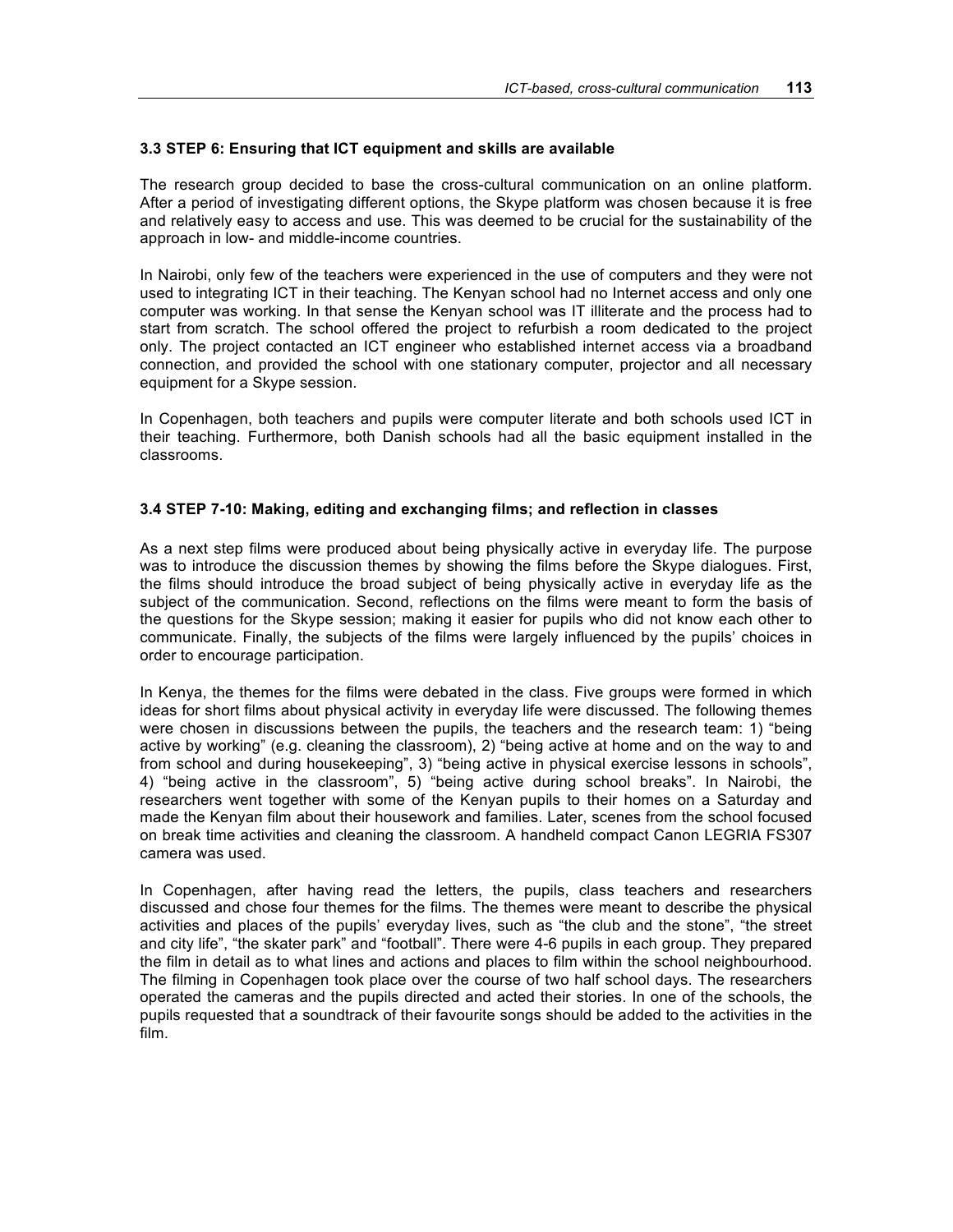The films from both Copenhagen and Nairobi were edited by the researchers into short films of approximately 3-5 minutes in accordance with the pupils' scripts. This was done in Copenhagen using the software, Windows Movie Maker®.

During the observations and in the following interviews it was documented that all the Kenyan pupils watched and were excited to see the Danish short films. They were surprised to see how Danish pupils were allowed to walk around in the streets looking into the shops. They found the skating park presented in a film to be very attractive. Furthermore, they were surprised to see the Danish pupils playing football in the rain. Generally the free behaviour of the Danish pupils and their access to city spaces were surprising for the Kenyan pupils. This differs from the Kenyan pupils who live a somewhat more restricted life, due to long school hours and less save city environments.

The Danish pupils really liked the Kenyan pupils' display of songs and dance and their play during school breaks. They were also somewhat shaken by the way the Kenyan pupils would spend hours of hard labour to clean their class room twice a week using small hand brooms and buckets of water. More generally, they were surprised to learn that the lives of the Kenyan pupils did not differ radically from their own; their clothes were neat and clean, they had modern technologies and they looked happy and healthy. The Danish pupils reflected that this picture contrasts the image displayed in the Danish media of African children being hungry and miserable. The Kenyan pupils were surprised that their daily life activities and cleaning in classes was of interest to their Danish friends.

The film production steps were time consuming and the exchange (sending the videos to each other) caused problems. It was not easy to send the films via the Internet, and the drop box application was not functioning in Kenya. Consequently, the films were hand-carried on CD-ROMs to the Kenyan school. Some more sustainable way of handling this was subsequently discussed among the researchers.

## **3.5 STEPS 11-13: Preparing and conducting the Skype communication and reflection in classes**

After editing the films, the researchers visited the Danish schools once again to show the final result. The films from Nairobi were shown afterwards. Inspired by the films the pupils formulated two questions for their Kenyan and Danish friends respectively. Preferably the questions should relate to the theme everyday physical activities and places.

The Danish films were shown to the Kenyan pupils just before the Skype session, so they did not have much time to reflect on them, though some comments were made.

In Nairobi, there were a number of technical problems. During the first Skype session, the low quality of the microphone made it very hard for the Danish pupils to hear and understand the Kenyans. One of the Skype sessions also involved a failure of the electricity supply, a problem which was solved by using a generator that was fortunately nearby.

In Copenhagen, the contact via Skype to Nairobi was easily established. The Danish and Kenyan pupils were divided into groups and asked each other two questions in turn. The opposite group replied after each question. In Nairobi two spokesmen were chosen, who stood in front of the webcam and replied to the questions asked. In Copenhagen, the pupils who were most confident in the English language usually spoke.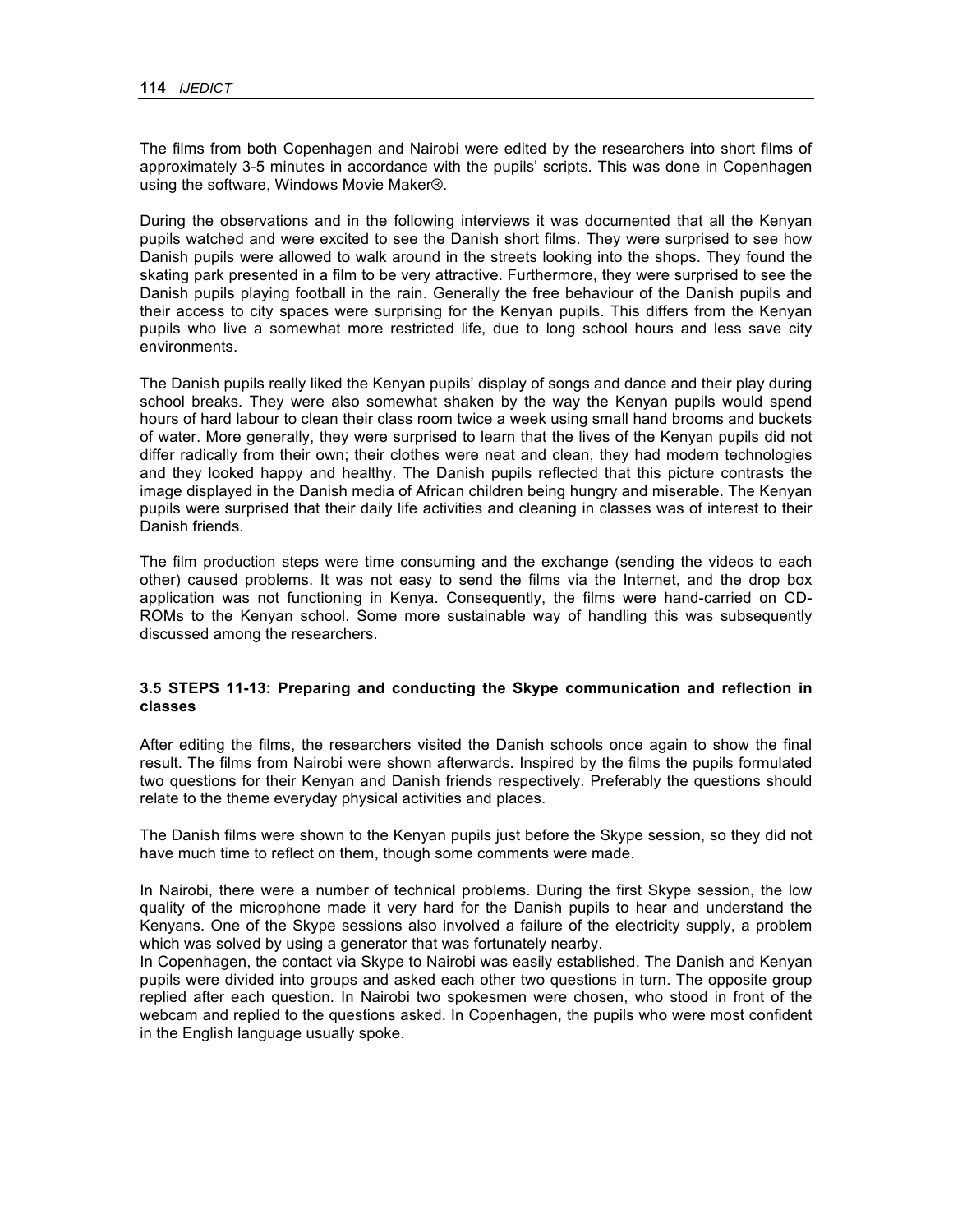There was some difference between the two sessions in Copenhagen. The lessons learned from the first session informed and improved the second one in term of organising and steering the conversations and improving the sound. During the second Skype session, the dialogue and questions had a special style, the sound was better and the Danish pupils talked as one big group. We conclude that only one Skype session is not enough if the pupils should get the full benefit of the communication process. Pupils from the two countries first need to become accustomed to each other and find a way to communicate clearly on a media like Skype.

### **3.6 STEP 14: Concluding reflections at school level**

After the last Skype session pupils and teachers were interviewed to evaluate the process, and in Kenya a meeting took place with all teachers and the school management. The meeting summarized the lessons learned and strengths and weaknesses of the pilot project. It was also discussed how the interventions could have long term effects – even in subjects that were not included in the pilot. The involvement of teachers, the very comprehensive curriculum and frequent testing of the pupils were discussed as barriers to the new ideas. All the teachers stated that they liked the project and asked for further involvement with more classes and more 3C activities with Danish classes.

In Denmark all pupils from the two classes were divided into two groups in order to discuss the process. The two class teachers made comments about their involvement as well. Pupils from the Danish classes were very excited about the Skype meetings. They all wanted it to last even longer because it was fun and not too 'school-like'.

## **4. CROSS-CUTTING THEMES – ANALYSIS AND DISCUSSION**

#### **4.1 Potentials**

The project was conducted in order to gain experiences with cross-cultural communication as a learning approach using and integrating ICT in health promotion. The educational rationale of cross-cultural communication is mainly that sharing and dialogue – co-learning - expand the understanding of one's own situation and the socio-spatial context. The recent technological advances in ICT have increased the possibilities for cross-cultural communication. The study findings showed that the cross-cultural communication process, using letters, film and the Skype sessions, was exciting and a great motivation factor for participatory learning.

According to Jensen (2004), pupils will be more engaged and motivated if they feel responsible and are involved in a participatory way. Even though the Kenyan pupils were not involved according to the top category of Hart's (2008) ladder of participation, the level of participation was high compared to the normal teaching situation in the Kenyan classes. Despite the fact that Kenyan schools generally are more disciplinary and teacher-driven in their educational approach, the study showed that both Danish and Kenyan pupils experienced the participation in the steps of the 3C model as more engaging and closer to real life learning than traditional class room learning. This is in line with Law (2011) who recommends "real life engagement and action" and Glasser (2007) who argues for co-learning based on non-hierarchical relationships, collaboration, trust, full participation, and shared exploration. Simovska (2009) states that it is possible to establish genuine and real participation if pupils are taken seriously. The 3C model has proven to be motivational and an initiator of participatory reflections. The study observations and interviews showed that the project made a great impression and created enthusiasm and fun among the pupils. It is therefore essential that pupils should be actively involved in the communication and exploring process. Not only the pupils but also the teachers were engaged in sharing knowledge,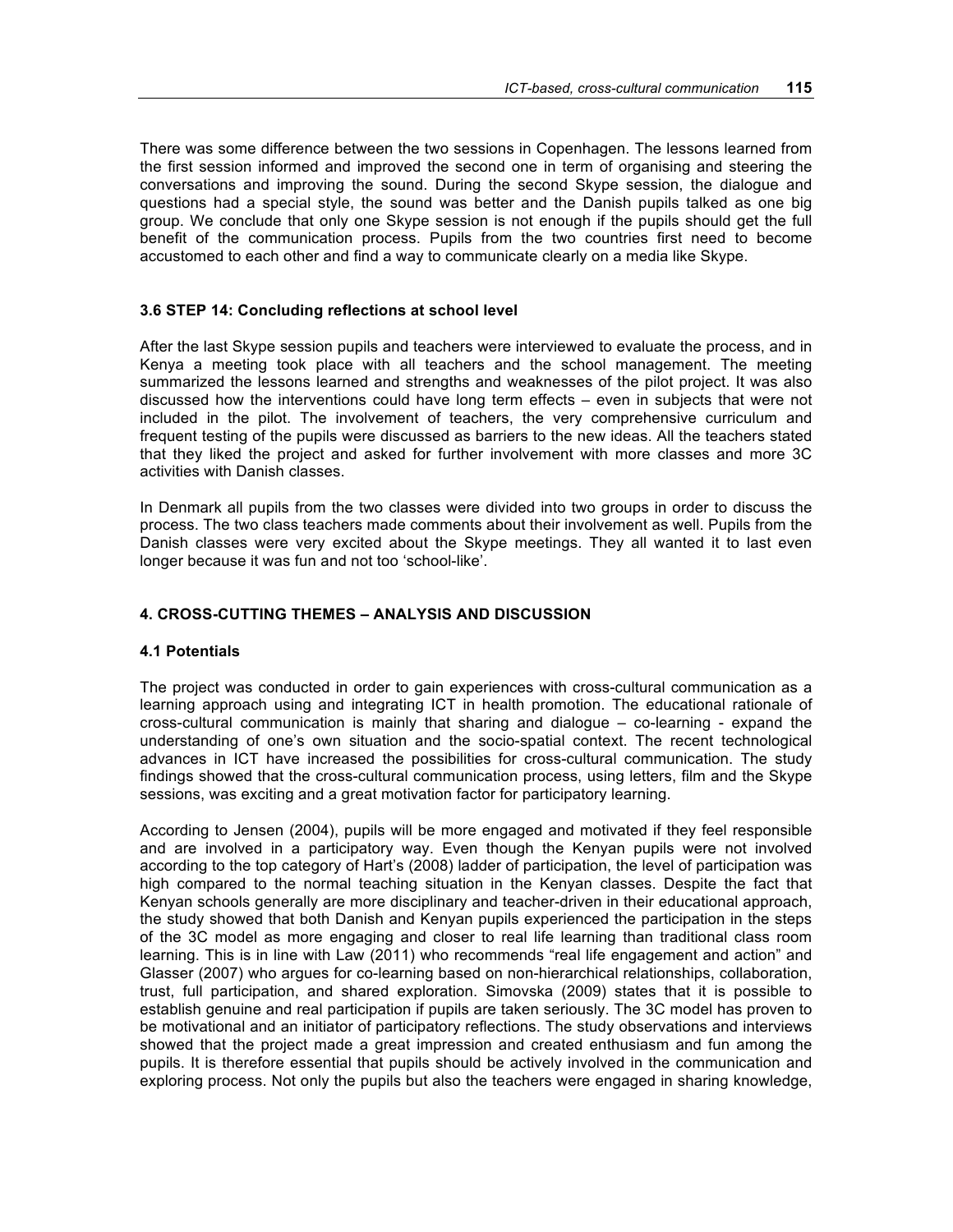experiences and comments across the borders. With guided participation mediated by the researchers and the teachers, the communication had an impact on the pupils in both Nairobi and Copenhagen. The pupils and the teachers developed ownership the project as it progressed. They exchanged comments about their lifestyle and local contexts and the pupils became more and more informed about each other's culture. The concept of 'guided participation' refers to Rogoff's research (1990) and involves both the formal and informal ways in which teachers, researchers and pupils were interacting as well as the social settings that shaped the pupils physical activities.

The reflection sessions are conducted in steps 5, 10, 13 and 14 of the 3C model (Table 1). The co-learning approach leads to learning about oneself and one's place in the world by sharing with others and then again looking at oneself in a new perspective (Law 2011). This might lead to new insights and provide new opportunities. In the present study self-reflection was applied to issues of health promotion and physical activities, but it may be used in relation to almost any other theme such as human rights or environmental sustainability.

Generally, the study resulted in various degrees of participation and learning from the real life experiences – increasing as the project progressed. From an educational point of view the learning outcomes of the pilot study were development of knowledge, skills and competences. The pupils gained more knowledge about each other's countries and the daily life of their friendship classes. During the process and following the various steps in the 3C model, especially the Danish pupils acquired and enhanced their language skills by speaking and writing in English. Displaying one's own communication skills and courage to stand in front of all the others was also a learning experience. This is in line with Jensen's (2004) argument that action-oriented experiences are important and will be further developed if the experiences are rooted in a real life setting.

#### **4.2 Challenges**

Research in Kenya has shown that integrating ICT into educational institutions is not easy due to absence of educational software, lack of internet access and the teachers' computer illiteracy (Wims & Lawler, 2007). Due to lack of ICT equipment and expertise at the Kenyan school, it proved necessary to have a consultant facilitating the project in Kenya (Step 6 in the 3C model). The stability and supply of the electricity in a country like Kenya has to be taken into account as well. Even though both Danish schools had previous experiences with different kinds of crosscultural communication, this way of cross-cultural communication was new to both the Danish and the Kenyan teachers.

Another challenge was the different curricula, educational plans and teaching approaches in the two countries. While the Danish curriculum has some space to integrate external projects during school hours, the Kenyan curriculum is very condensed and examination-oriented. As a consequence, educational plans are strictly adhered to. Hence, it is hard for the Kenyan teachers to work with the 3C model during the school hours. Curriculum development work has to be planned in advance and it has to be in line with other curricular demands (Step 3 in the 3C model). However, during the intervention the Kenyan headmistress and class teachers were very flexible and they became increasingly involved and interested. Nevertheless, the project would not have been possible, if the research team were not facilitating the process. A suggestion is to have this kind of activity as an extra-curricular activity for the Kenyan pupils and then have the Skype session during the afternoon for the Danish pupils as well. The time difference between the two countries is 1-2 hours depending on summer time (daylight saving time), so it should be feasible for the schools to plan.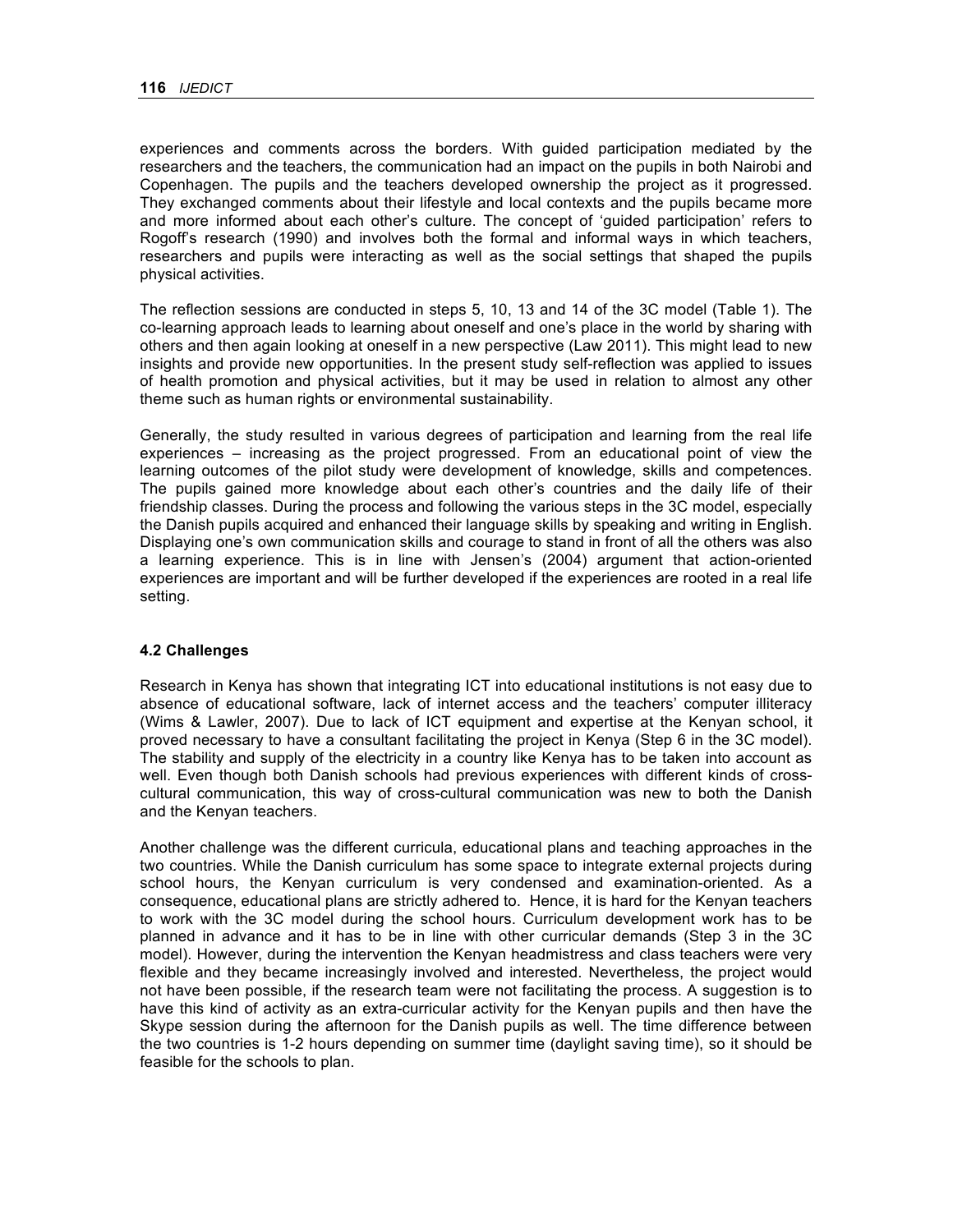The time limit of the project also appeared to be a challenge. The pupils needed more time to communicate to get accustomed to each other and make friends. Thus, more than one Skype session is needed (Step 12 in the 3C model).

Ensuring ownership already starts in step 2 of the 3C model, where the schools should obtain a clear understanding and acceptance of the aims of the project. The level of mental ownership is also related to participation. More participation leads to stronger feeling of ownership (Breiting, 2008, p. 173).

It was mainly the participating class teachers who had ownership to the project, because the project was introduced as a class-related project rather than as a whole school project. However, in future rounds this can easily be adapted. During the process, and especially at the end, it became increasingly clear, that the sustainability aspect needs to be more integrated from the onset of the project, meaning that all teachers in the school should be informed and involved as much as possible – as mentioned in Step 14 of the 3C model.

The present study, during which the 3C model was developed, was based on an amount of resources that is not feasible under real life circumstances. Subsequently, time and economy could be a barrier to up-scaling the model in its present form.

Negative side effects should also be considered. More specifically it should be considered how children from low- and middle-income countries react to being exposed to relatively prosperous conditions in high-income countries (Step 4 about ethics in the 3C model). Furthermore, the films produced during Step 8 often included scenes from the children's private homes. This raises the issue of privacy. However, the experiences from the project indicate that pupils were not that concerned about sharing private issues. On the contrary, the Kenyan pupils purposively and proudly chose to show their homes with their friends in Denmark.

## **5. CONCLUSION**

This article has described an ICT-based, Cross-Cultural Communication (3C) model developed from a pilot research project involving Kenyan and Danish primary schools. A detailed manual, the 3C model, was provided (Table 1) and potentials and challenges were explored along with general theoretical considerations and practical educational points. The 3C model is based on a theoretical foundation combining notions of social learning, co-learning and participation. The educational rationale for using cross-cultural communication is that meeting the unfamiliar leads to curiosity and reflection about one's own situation and subsequently increased action competence. It is the hope that others will feel inspired to use the method and develop it further.

Further research is needed on the ways in which the model may be improved and adapted to various settings and countries with disparate availability of time, skills, traditions and financial resources and learning targets in relation to health promotion in particular and education in general.

From a practical perspective, teachers are provided with an innovative educational tool. The 3C model may be used not only in health education but in other subject as well. It is important to emphasize that the procedure described here is by no means fixed and may be modified and adapted to local circumstances.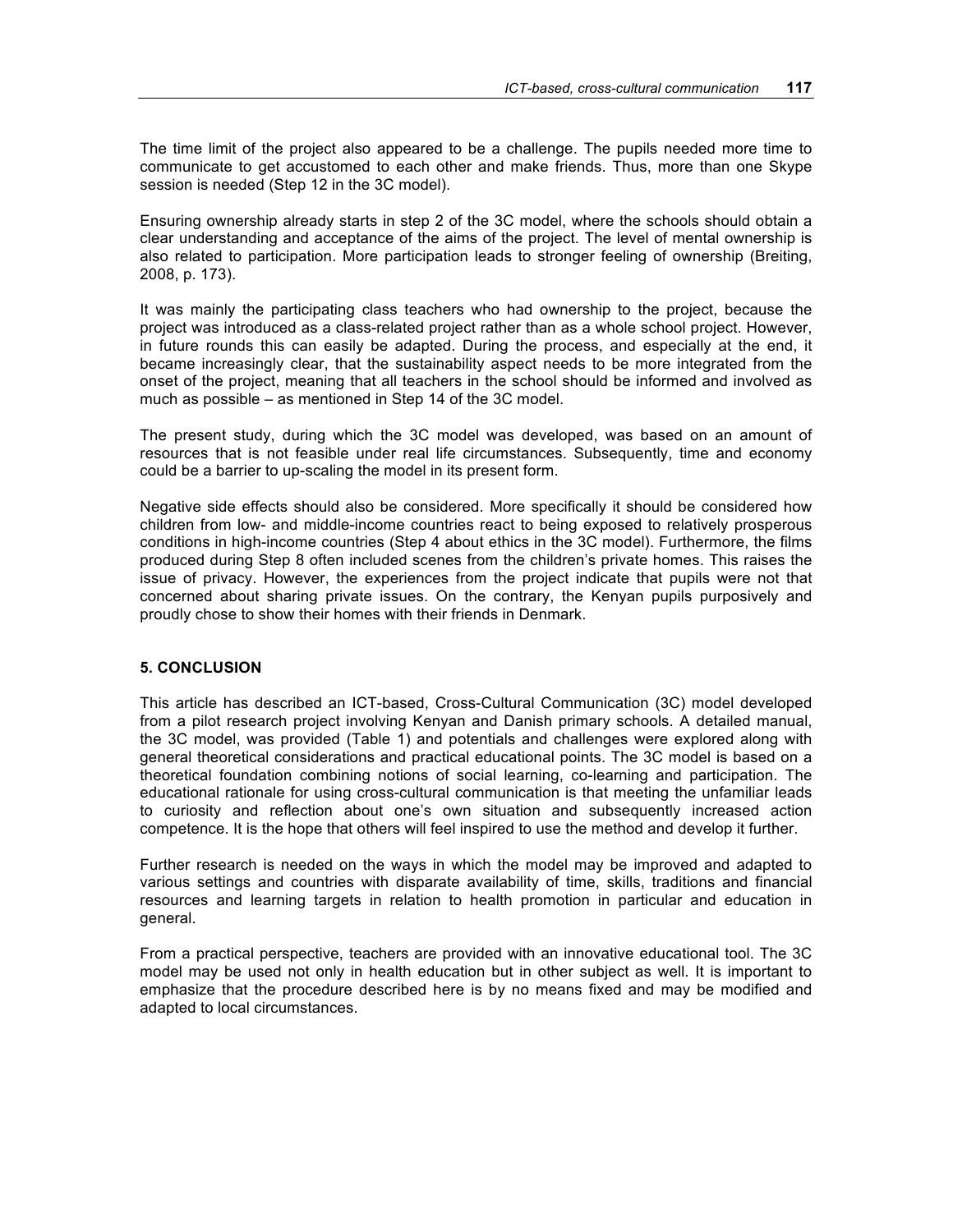#### **ACKNOWLEDGEMENTS**

We are profoundly thankful to the pupils, staff and parents of the three study schools. Furthermore, many thanks to anonymous reviewers for constructive comments.

## **REFERENCES**

- Aduwa-Ogiegbaen, S.E. & Iyamu, E.O.S. (2005) Using Information and Communication Technology in Secondary Schools in Nigeria: Problems and Prospects. *Educational Technology & Society,* 8(1), 104 – 112.
- Botha, A., Vosloo, S., Kuner, J. & van den Berg, M. (2009) Improving Cross-Cultural Awareness and Communication through Mobile Technologies. *International Journal of Mobile and Blended Learning,* 1(2), 39-53.
- Breiting, S. (2008) Mental Ownership and Participation for Innovation in Environmental Education and Education for Sustainable Development. In Reid, A, Jensen, B.B., Nikel, J. & Simovska, V. (eds.) Participation and Learning. Perspectives on Education and the Environment, Health and Sustainability. Springer: Germany.
- Burleigh, M. & Weeg, P. (1993) KIDLINK: a challenging and safe place for children across the world: Thousands of children around the world are exchanging ideas on current issues through KIDLINK – an electronic conferencing system for kids. *Information Development,*  9(3), 147-154.
- Currie, C., Zanotti, C., Morgan, A., Currie, D., de Looze, M., Roberts, C., Samdal, O., Smith, O.R.F. & Barnekow, V. (eds.) (2012) Social determinants of health and well-being among young people. Health Behaviour in School-aged Children (HBSC) study: international report from the 2009/2010 survey. Copenhagen, WHO Regional Office for Europe (Health Policy for Children and Adolescents, No.6).
- Daws, J.E. (2005) Teachers and students as co-learners: possibilities and problems. *Journal of Educational Enquiry,* 6(1), 110-125.
- eTwinning http://www.etwinning.net/en/pub/index.htm
- Glasser, H. (2007) Minding the gap: The role of social learning in linking our stated desire for a sustainable world to our everyday actions and policies. In Arjen E.J. & Wals (ed.): *Social Learning – towards a sustainable world,* Wageningen Academic: The Netherlands. Pp. 35-63.
- Hart, R.A. (2008) *Stepping Back from "The Ladder": Reflections on a Model of Participatory Work with children.* In: Reid, A., Jensen, B.B., Nikel, J. & Simovska, V. (eds.) Participation and Learning. Perspectives on Education and the Environment, Health and Sustainability. Springer: Germany.
- IEARN: http://www.iearn.org (accessed 28 February 2013).

International Diabetes Federation (IDF) (2009) Annual Report. Belgium.

International Diabetes Federation (IDF) (2011) IDF diabetes atlas: global estimates of the prevalence of diabetes for 2011 and 2030. Whiting DR, Guariguata L, Weil C, Shaw J.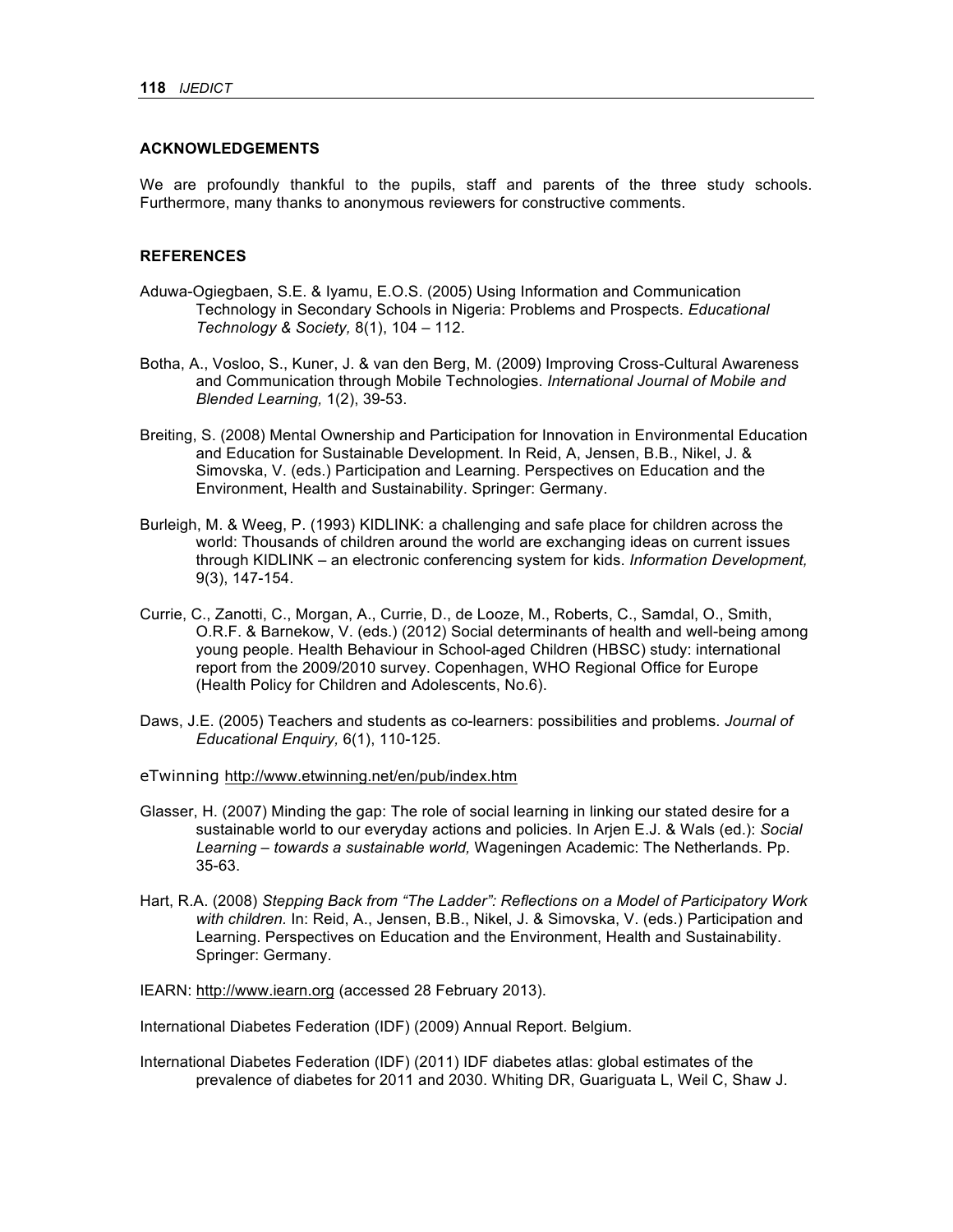Course: International Diabetes Federation, Brussels, Belgium. david@davidwhiting.me.uk. Epub 2011 Nov 12.

- Jensen, B.B. (2004) Environmental and health education viewed from an action- oriented perspective: a case from Denmark. *Journal of Curriculum Studies.* 36(4), 405–425.
- Jensen, B.B., Larsen, N., Simovska, V. & Holm, L.G. (2005) Young people want to be part of the answer: Young Minds as an educational approach to involve schools and students in national environmental and health action plans. Copenhagen: World Health Organization Regional Office for Europe. Phønix Print: Copenhagen.
- Katitia, M.D. (2012) *The Role of ICT integration into classroom in Kenya. A literature review.*  Teacher Service Commission. Academia EDU: Nairobi.
- Law, D.M. (2011) The Co-Learning Approach to Capacity- Building and Training for Security Sector Reform Practitioners. *Journal of Security Sector Management.* 8(3), 1-10.
- Ocholla, D.N. (2003) An overview of Information and Communication Technologies (ICT). In LIS schools of Eastern and Southern Africa. Education for Information 21, 181 – 194. IOS Press: Amsterdam.
- Rogoff, B. (1990) Apprenticeship in Thinking. Cognitive Development in Social Context. Oxford University Press: New York.
- Simovska, V. & Jensen, B.B. (2003) Young-minds.net/ lessons learnt: Student participation, action and cross-cultural collaboration in a virtual classroom. Danish University of Education Press: Copenhagen.
- Sherman, J & Muehlhoff, E. (2007) Developing a nutrition and health education program for primary schools in Zambia*. Journal of nutrition, education and behavior*. 39(6), 335-42.
- Simovska, V., Jensen, B.B., Carlsson, M., & Albeck, C. (2006) Towards a healthy and balanced growing up: children and adults taking action together. Methodological guidebook. Barcelona: P.A.U. Education.
- Simovska, V. (2009) Participation og læring *for* sundhedsfremme: et sociokulturelt perspektiv [Participation and learning for health promotion: a socio-cultural perspective]. In: Carlsson, M., Simovska, V. & Jensen, B.B. (eds.) *Sundhedspædagogik og sundhedsfremme. Teori, forskning og praksis.* Aarhus University Press: Aarhus.
- The Global Experience http://www.theglobalexperience.org
- UN (2003) *Information and Communication Technology Development Indices*. United Nations Conference on Trade and Development. UNCTAD/ITE/IPC/2003/1. United Nations: New York and Geneva.
- UNDP (2001) *Making new technologies work for human development.* Human Development Report 2001: United Nations Development Programme: New York.
- Vygotsky, L.S. (1978*) Mind in Society: The Development of Higher Psychological Processes.* (Cole, M., John-Steiner, V., Scribner, S. & Souberman, E. (Eds.). Harvard University Press: Cambridge, Mass.